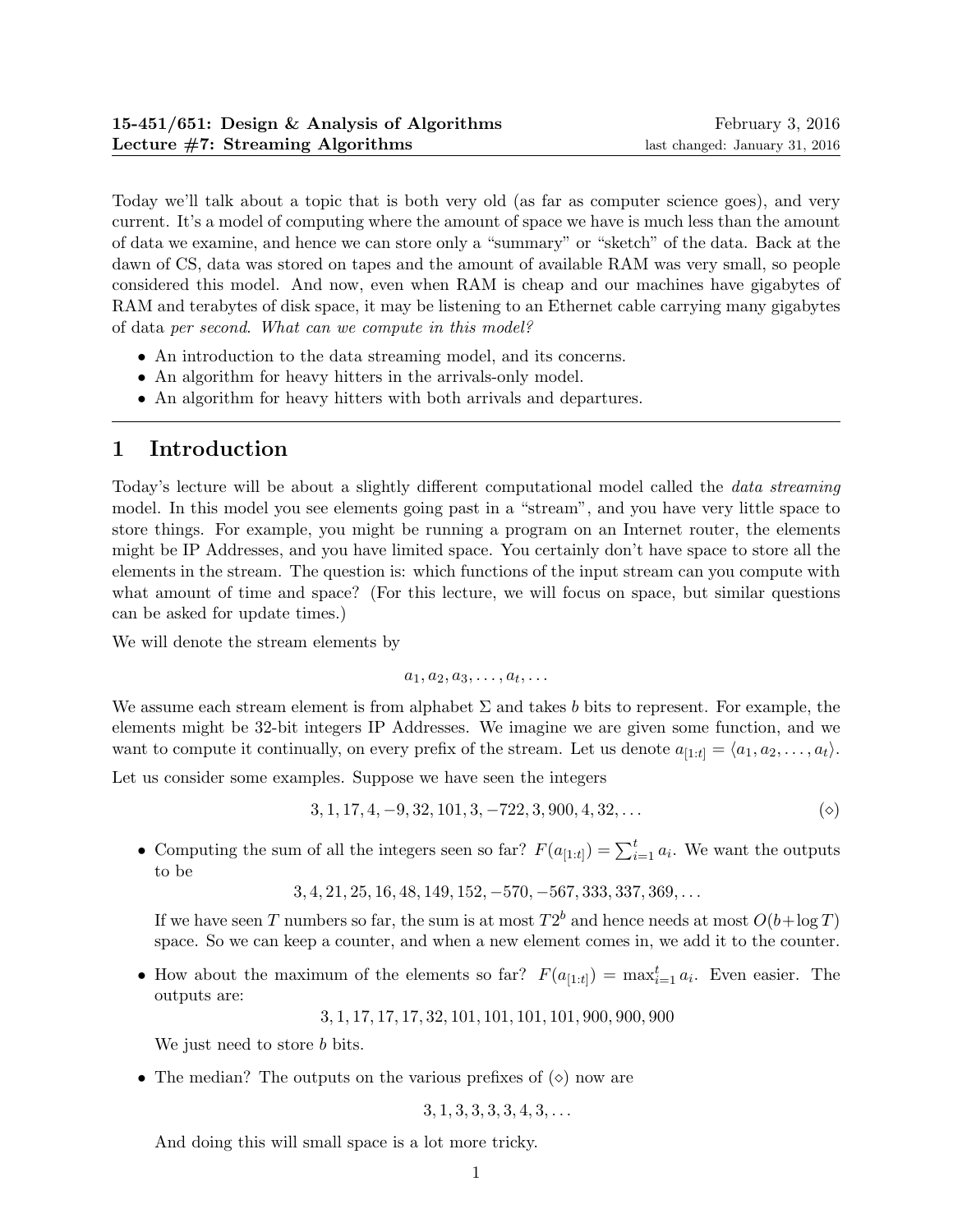• ("distinct elements") Or the number of distinct numbers seen so far? You'd want to output:

$$
1, 2, 3, 4, 5, 6, 7, 7, 8, 8, 9, 9, 9, \ldots
$$

• ("heavy hitters") Or the elements that have appeared at least  $\varepsilon$  fraction of the times so far? Hmm...

You can imagine the applications of this model. An Internet router might see a lot of packets whiz by, and may want to figure out which data connections are using the most space? Or how many different connections have been initiated since midnight? Or the median (or the  $90^{th}$  percentile) of the file sizes that have been transferred. Which IP connections are "elephants" (say the ones that have used more than  $0.01\%$  of your bandwidth)? Even if you are not working at "line speed",  $1$  but just looking over the server logs, you may not want to spend too much time to find out the answers, you may just want to read over the file in one quick pass and come up with an answer. Such an algorithm might also be cache-friendly. But how to do this? Two of the recurring themes will be:

- Approximate solutions: in several cases, it will be impossible to compute the function exactly using small space. Hence we'll explore the trade-offs between approximation and space.
- Hashing: this will be a very powerful technique.

# 2 Finding  $\varepsilon$ -Heavy Hitters

Let's formalize things a bit. We have a data stream with elements  $a_1, a_2, \ldots, a_t$  seen by time t. Think of these elements as "arriving" and being added to a multiset  $S_t$ , with  $S_0 = \emptyset$ ,  $S_1 = \{a_1\}$ ,  $\ldots, S_i = \{a_1, a_2, \ldots, a_i\},$  etc. Let

count<sub>t</sub>(
$$
e
$$
) = { $i \in \{1, 2, ..., t\} | a_i = e$ }

be the number of times element e has been seen in the stream so far. The multiplicity of e in  $S_t$ .

Call element  $e \in \Sigma$  is called a  $\varepsilon$ -heavy hitter at time t if  $\text{count}_t(e) > \varepsilon t$ . That is, e constitutes strictly more than  $\varepsilon$  fraction of the elements that arrive by time t.

The goal is simple — given an threshold  $\varepsilon \in [0,1]$ , maintain a data structure that is capable of outputting  $\varepsilon$ -heavy-hitters. At any point in time, we can query the data structure, and it outputs a set of at most  $1/\varepsilon$  elements that contains all the  $\varepsilon$ -heavy hitters.<sup>2</sup>

Crucial note: it's OK to output "false positives" but we are not allowed "false negatives". I.e., we're not allowed to miss any heavy-hitters, but we could output non-heavyhitters. (Since we only output  $1/\varepsilon$  elements, there can be  $\leq 1/\varepsilon$ -false positives.)

For example, if we're looking for  $\frac{1}{3}$ -heavy-hitters, and the stream is

$$
E, D, B, D, D, 5, D, B, A, C, B_{10}, B, E, E, E, E_{15}, E \cdots
$$
 (\*)

(the subscripts are not part of the stream, just to help you count) then

- at time 5, the element D is the only  $\frac{1}{3}$ -heavy-hitter,
- at time 5, the element *D* is the only  $\frac{1}{3}$ -heavy-hitters, and <br>• at time 11 both *B* and *D* are  $\frac{1}{3}$ -heavy-hitters, and

<sup>&</sup>lt;sup>1</sup>Such a router might see tens of millions of packets per second.

<sup>&</sup>lt;sup>2</sup>Clearly, at any moment in time, there are at most  $1/\varepsilon$  elements that are  $\varepsilon$ -heavy-hitters, so this request is not unreasonable.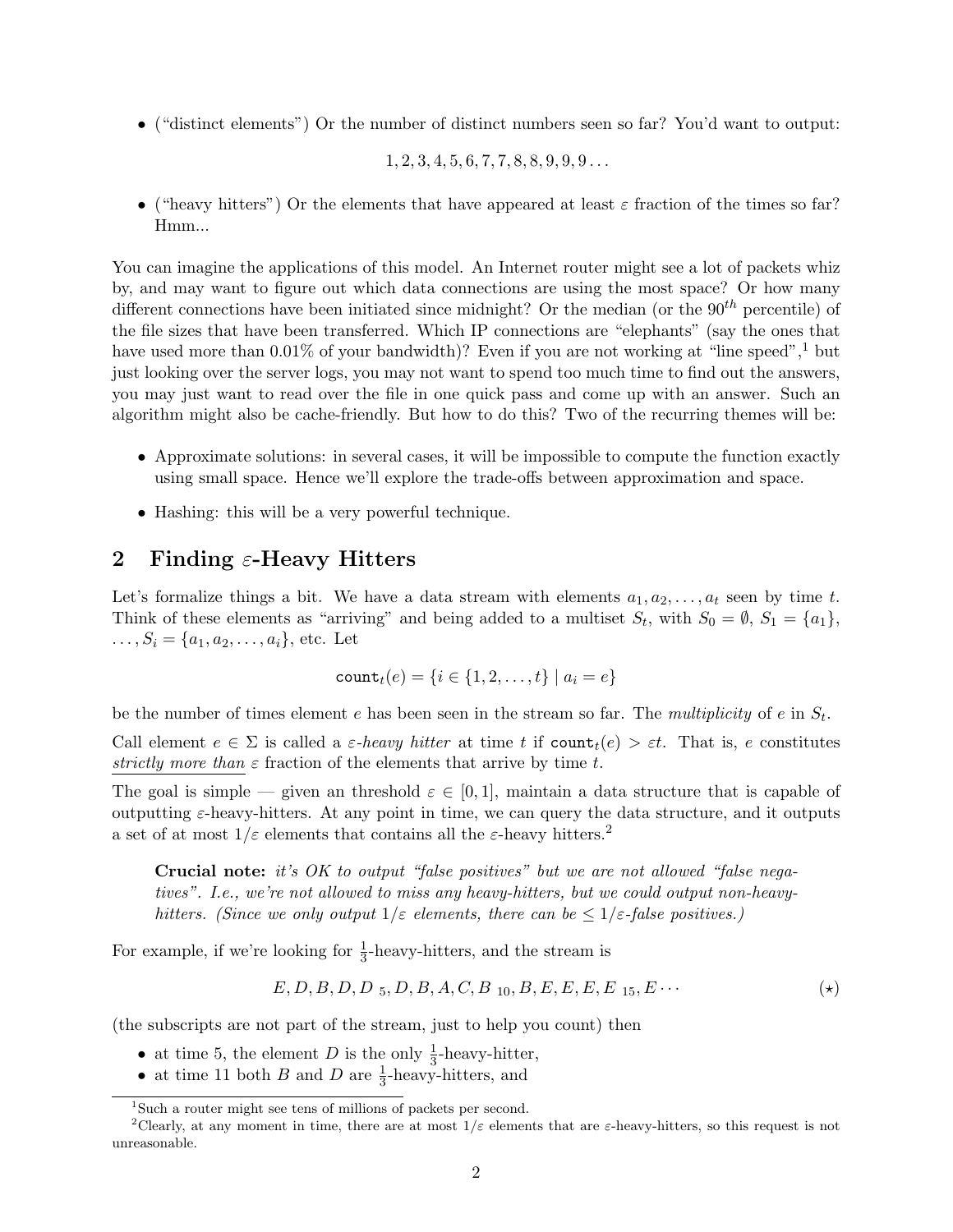- at time 15, there is no  $\frac{1}{3}$ -heavy-hitter, and
- at time 16, only E is a  $\frac{1}{3}$ -heavy-hitter.

Note that as time passes, the set of frequent elements may change completely, so an algorithm would have to be adaptive. We cannot keep track of the counts for all the elements we've seen so far, there may be a lot of different elements that appear over time, and we have limited space.

Any ideas for how to find some "small" set containing all the  $\varepsilon$ -heavy-hitters?

Hmm, one trick that is useful in algorithm design, as in problem solving, is to try simple cases first. Can you find a 1-heavy-hitter? (Easy: there is no such element.) How about a 0.99-heavy-hitter? Random sampling will also work (maybe you'll see this in a homework or recitation), but let's focus on a deterministic algorithm for right now.

# 2.1 Finding a Majority Element

Let's first try to solve the problem of finding a 0.5-heavy-hitter, a.k.a. a majority element, an element that occurs (strictly) more than half the time. Keeping counts of all the elements is very wasteful! How can we find a majority element while using only a little space?

Here's an algorithm (due to R. Boyer and J.S. Moore) that keeps very little information. (One element from  $\Sigma$  in a variable called memory, and one counter.)

```
Initially, memory = empty and counter = 0.
When element a_t arrives
  if \text{(counter == 0)}set memory = a_t and counter = 1else
    if a_t = \text{memory}counter++
    else
      counter--
      discard a_t
```
At the end, return the element in memory.

- Suppose there is no majority element, then we'll output a false positive. As we said earlier, that's OK: we want to output a set of size 1 that contains the majority element, if any.
- If there is a majority element, we will indeed output it. Why? Observe: when we discard an element  $a_t$ , we also throw away another (different) element as well. (Decrementing the counter is like throwing away one copy of the element in memory.) So every time we throw away a copy of the majority element, we throw away another element too. Since there are fewer than half non-majority elements, we cannot throw away all the majority elements.

A different (albeit somewhat gruesome) way of looking at this is as a "gang war". Every element is a gang member. When we have two members from different gangs, they shoot each other in the standoff. If there is a gang with more than  $n/2$  members (a majority gang), it will be the only one whose members survive.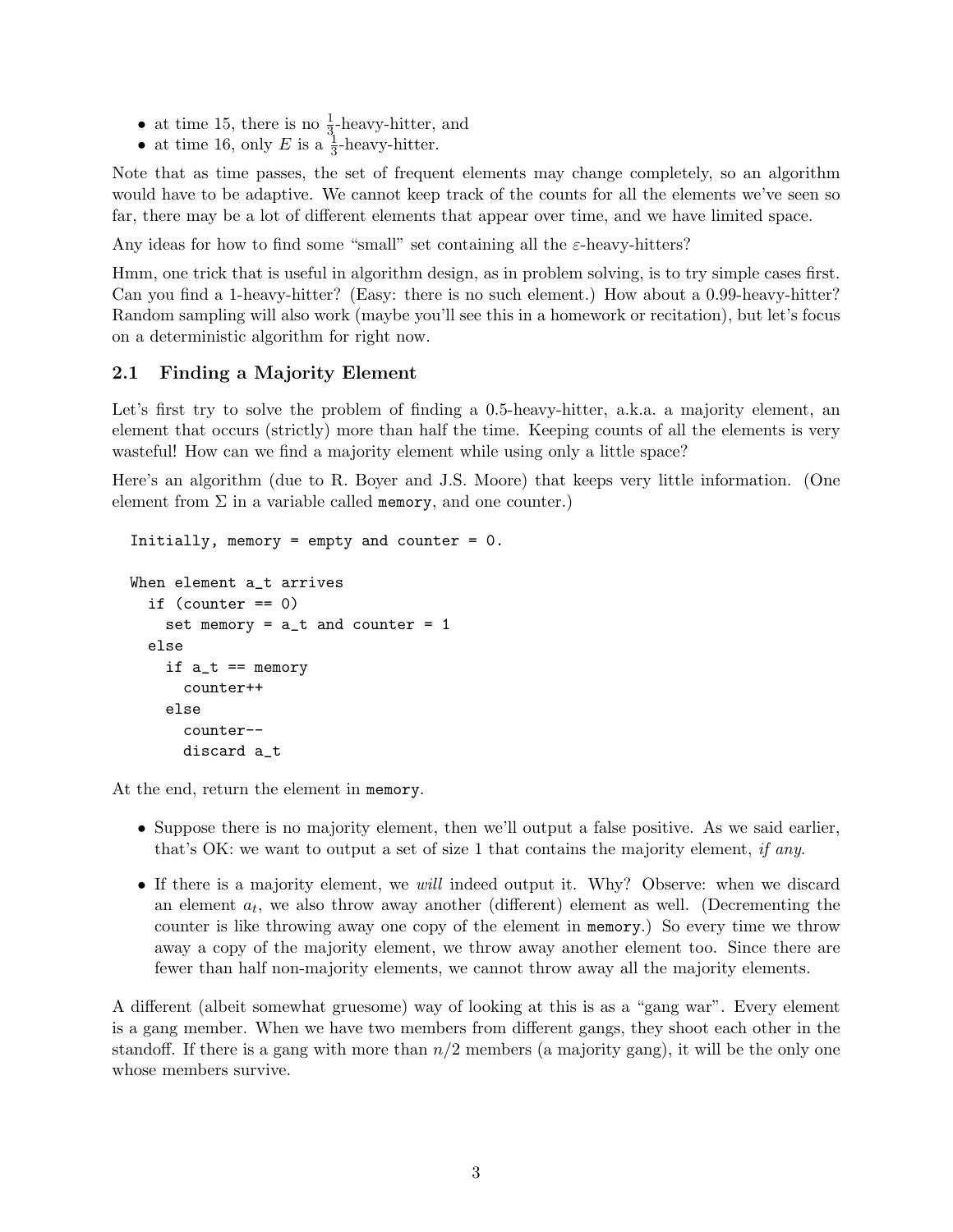## 2.2 Finding an  $\varepsilon$ -heavy-hitter

It's possible to extend this idea to finding  $\varepsilon$ -heavy-hitters.<sup>3</sup> Set  $k = \lfloor 1/\varepsilon \rfloor - 1$ ; for  $\varepsilon = 1/2$ , we'd get  $k = 1$ .

Keep an array  $T[1 \dots k]$ , each location can hold one element from  $\Sigma$ . And an array  $C[1 \dots k]$  each location can hold a non-negative integer. Initialize  $C[i] = 0$  and  $T[i] = \perp$  for all i.

When element  $a_t$  arrives. If there exists  $j \in \{1, 2, \ldots, k\}$  such that  $a_t == T[j]$ , then  $C[j] + +$ . Else if some counter  $C[j] == 0$  then set  $T[j] \leftarrow a_t$  and  $C[j] \leftarrow 1$ . Else decrement all the counters by 1 (and discard element  $a_t$ ).

**Exercise:** Check that this algorithm is identical to the one above for  $\varepsilon = 1/2$ .

At any point  $t$ , we will maintain estimates of the counts. Our estimates are:

$$
\text{est}_t(e) = \begin{cases} C[j] & \text{if } e == T[j] \\ 0 & \text{otherwise} \end{cases}
$$
 (1)

The main claim naturally extends the proof for the case of majority.

Lemma 1 The estimated counts satisfy:

$$
0 \leq \texttt{count}_{t}(e) - \texttt{est}_{t}(e) \leq \frac{t}{k+1} \leq \varepsilon t
$$

**Proof:** The estimated count  $ext{est}_t(e)$  is at most the actual count, since we never increase a counter for e unless we see e. So count $t(e)$  – est $t(e) \geq 0$ . (In other words, est $t(e) \leq$  count $t(e)$ , it is always an underestimate.)

To prove the other inequality, think of the arrays C and T saying that we have  $C[1]$  copies of  $T[1]$ , C[2] copies of T[2], etc., in our hand. Look at some time when the difference between  $count<sub>t</sub>(e)$ and  $est_t(e)$  increases by 1. Each time this happens, we decrement k different counters by 1 and discard an element (which is not currently present in the array T). This is like dropping  $k + 1$ distinct elements (one of which is  $e$ ). We can drop at most t elements until time t. So the gap can be at most  $t/(k+1)$ . And since  $k = \lfloor 1/\varepsilon \rfloor - 1 \geq 1/\varepsilon - 1$ , we get that  $t/(k+1) \leq \varepsilon t$ .

**Corollary 2** For every n, the set of items in the array T contains all the  $\varepsilon$ -heavy-hitters.

**Proof:** After we've seen n elements, the  $\varepsilon$ -heavy-hitters have occurred at least count $t(e) > \varepsilon t$ times. If e is a  $\varepsilon$ -heavy-hitter, by Lemma 1, the estimate

$$
\texttt{est}_t(e) \ge \texttt{count}_t(e) - \varepsilon t > 0.
$$

So element e must be in the array T.

To summarize: if we set  $k = \lfloor 1/\varepsilon \rfloor - 1$ , we get an algorithm that gives us element counts on a stream of length t to within an additive error of at most  $(\varepsilon \cdot t)$  with space  $O(1/\varepsilon) \cdot (\log \Sigma + \log t)$ bits. As a corollary we get an algorithm to find a set containing the  $\varepsilon$ -heavy-hitters.

<sup>&</sup>lt;sup>3</sup>The extension to finding  $\varepsilon$ -heavy-hitters was given by J. Misra and D. Gries, and independently by R.M. Karp, C.H. Papadimitriou and S. Shenker.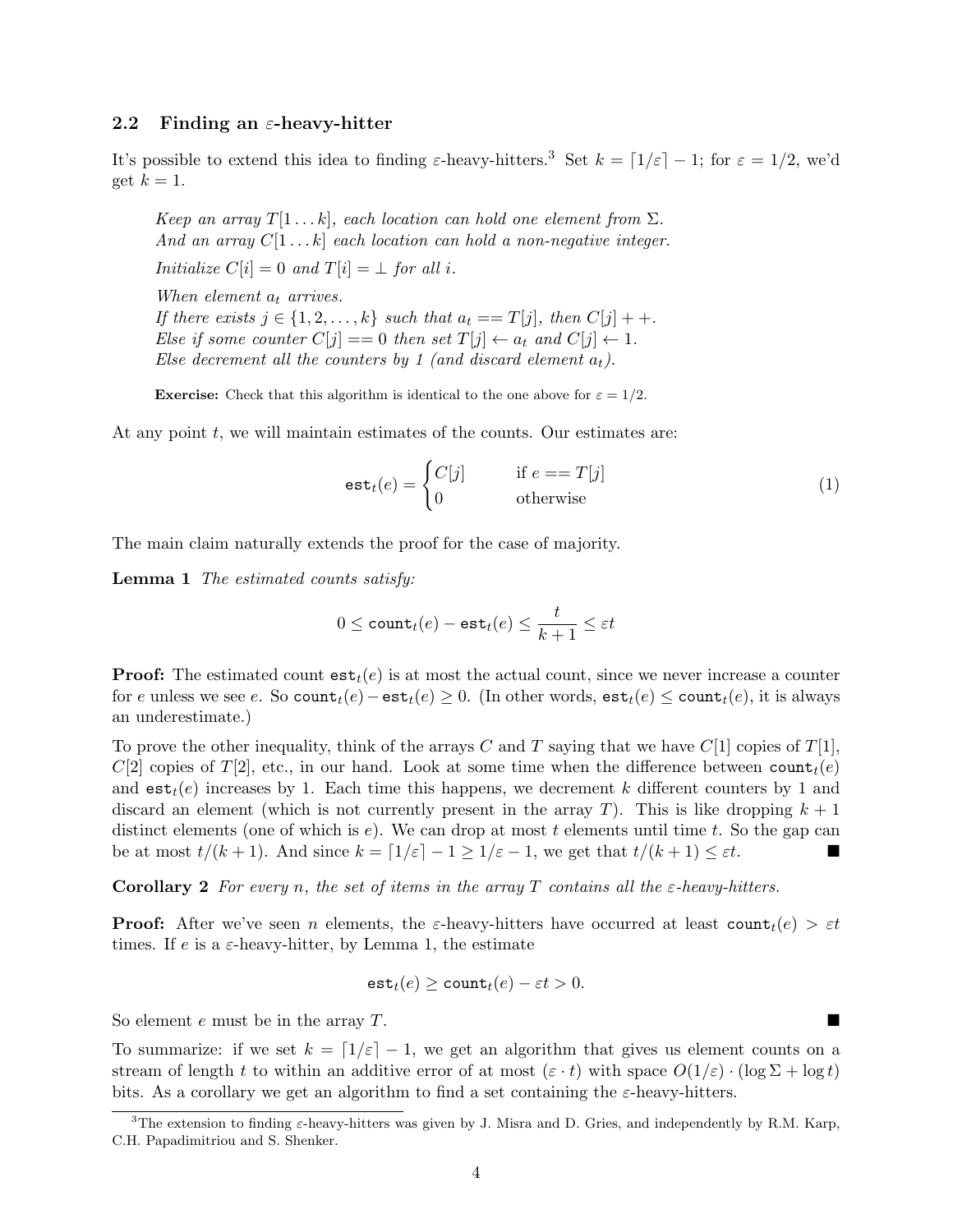# 3 Heavy Hitters with Deletions

In the above problem, we assumed that the elements were only being added to the current set at each time. We maintained an approximate count for the elements (up to an error of  $\varepsilon t$ ). Now suppose we have a stream where elements can be both added and removed from the current set. How can we give estimates for the counts?

Formally, each time we get an *update*, it looks like ( $add, e$ ) or  $(del, e)$ . We will assume that for each element, the number of deletes we see for it is at most the number of adds we see — the running counts of each element is non-negative. As an example, suppose the stream looked like:

 $(\text{add}, A), (\text{add}, B), (\text{add}, A), (\text{del}, B), (\text{del}, A), (\text{add}, C)$ 

then the sets at various times are

$$
S_0 = \emptyset, S_1 = \{A\}, S_2 = \{A, B\}, S_3 = \{A, A, B\}, S_4 = \{A, A\}, S_5 = \{A\}, S_6 = \{A, C\}, \ldots
$$

The counts of the element are defined in the natural way:  $\text{count}_3(A) = 2$  and  $\text{count}_5(A) = 1$ . Observe that the "active" set  $S_t$  has size  $|S_t| = \sum_{e \in \Sigma} \text{count}_t(e)$ , and its size can grow and shrink.

What do we want want now? We want a data structure to answer count queries approximately. Specifically, at any point in time t, for any element, we should be able to ask "What is  $count<sub>t</sub>(e)$ ?" The data structure should respond with an estimate  $est<sub>t</sub>(e)$  such that

$$
\Pr\left[\underbrace{\left\lfloor \text{est}_t(e) - \text{count}_t(e) \right\rfloor}_{\text{error}} \leq \underbrace{\varepsilon |S_t|}_{\text{is small}} \right] \geq \underbrace{1 - \delta}_{\text{with high probability}}.
$$

Again, we would again like to use small space — perhaps even close to the

 $O(1/\varepsilon) \cdot (\log \Sigma + \log |S_t|)$  bits of space

we used in the above algorithm. (As you'll see, we'll get close.)

## 3.1 A Hashing-Based Solution: First Cut

We're going to be using hashing for this approach, simple and effective. We'll worry about what properties we need for our hash functions later, for now assume we have a hash function  $h : \Sigma \to$  $\{0, 1, \ldots, k-1\}$  for some suitably large integer k. Maintain an array  $A[1 \ldots k]$  capable of storing non-negative integers.

```
When update a_t arrives
   If (a_t = (add, e))then A[h(e)]++;else // a_t == (del, e)A[h(e)]--;
```
This was the update procedure. And what is our estimate for the number of copies of element e in our active set  $S_t$ ? It is

$$
\mathtt{est}_t(e) := A(h(e)).
$$

In words, we look at the location  $h(e)$  where e gets mapped using the hash function h, and look at the count  $A[h(x)]$  stored at that location. What does it contain? It contains the current count for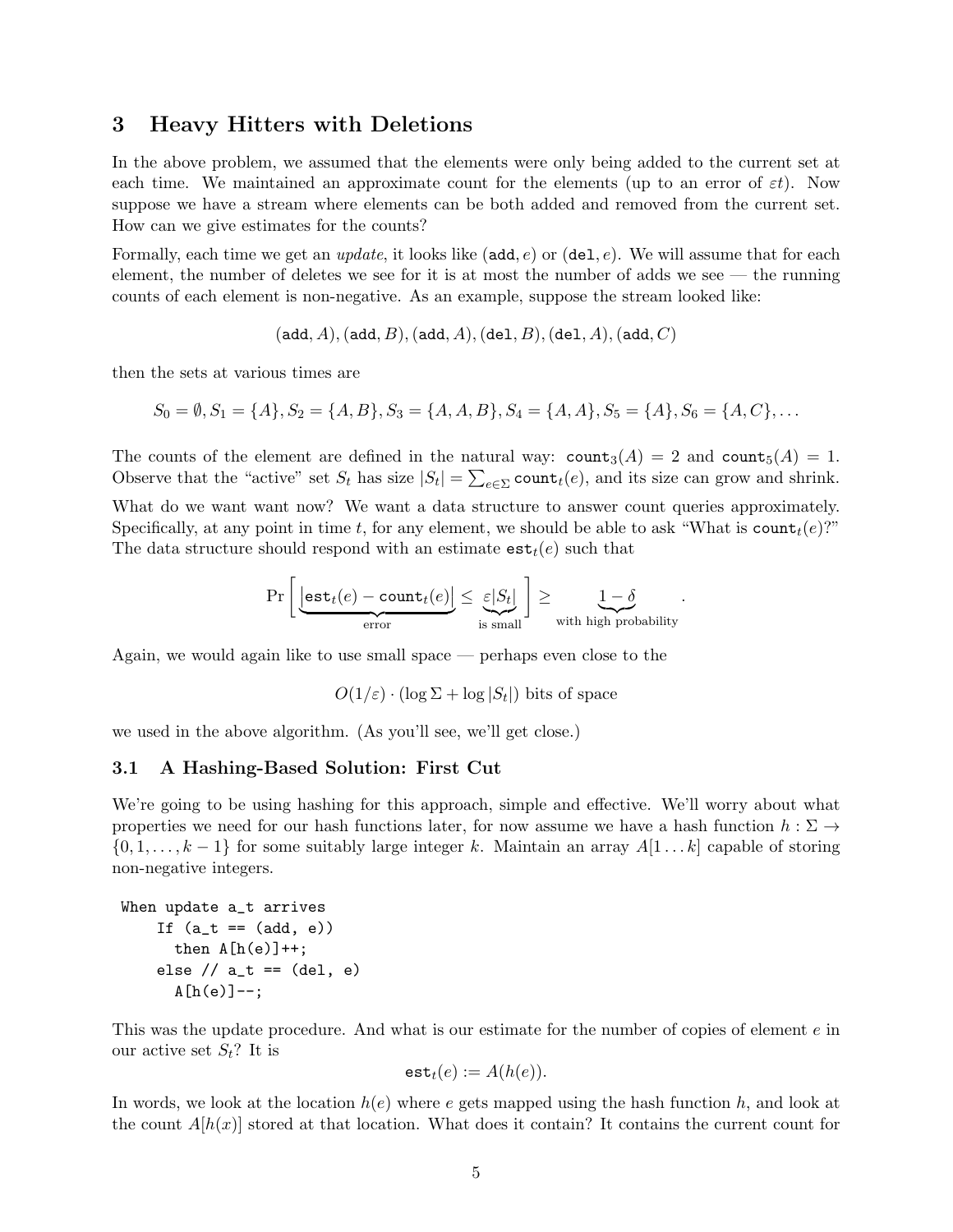element e for sure. But added to it is the current count for any other element that gets mapped to that location. In math:

$$
A(h(e)) = \sum_{e' \in \Sigma} \text{count}_t(e') \cdot \mathbf{1}(h(e') = h(e)),
$$

where  $\mathbf{1}$  (some condition) is a function that evaluates to 1 when the condition in the parentheses is true, and 0 if it is false. We can rewrite this as

$$
A(h(e)) = \text{count}_t(e) + \sum_{e' \neq e} \text{count}_t(e') \cdot \mathbf{1}(h(e') = h(e)),
$$
\n(2)

or using the definition of the estimate, as

$$
estt(e) - countt(e) = \sum_{e' \neq e} countt(e') \cdot 1(h(e') = h(e)).
$$
\n(3)

A great situation will be if no other elements  $e' \neq e$  hashed to location  $h(e)$  and the error (i.e., the summation on the right) evaluates to zero. But that may be unlikely. On the other hand, we can show that the expected error is not too much.

What's the expected error? Now we need to assume something good about the hash functions. Assume that the hash function  $h$  is a random draw from a universal family. Recall the definition from Lecture #5.

**Definition 3** A family H of hash functions from  $\Sigma \to R$  is universal if for any pair of distinct keys  $x_1, x_2 \in \Sigma$  with  $x_1 \neq x_2$ ,

$$
\Pr[h(x_1) = h(x_2)] \le \frac{1}{|R|}.
$$

In other words, if we just look at two keys, the probability that they collide is no more than if we chose to map them randomly into the range R. We gave a construction where each hash function in the family used  $(\lg k) \cdot (\lg |\Sigma|)$  bits to specify.

Good. So we drew a hash function h from this universal hash family  $H$ , and we used it to map elements to locations  $\{0, 1, \ldots, k-1\}$ . What is its expected error? From (3), it is

$$
E\left[\sum_{e' \neq e} \text{count}_t(e') \cdot \mathbf{1}(h(e') = h(e))\right] = \sum_{e' \neq e} \text{count}_t(e') \cdot E\left[\mathbf{1}(h(e') = h(e))\right]
$$
(4)  

$$
= \sum_{e' \neq e} \text{count}_t(e') \cdot \Pr[h(e') = h(e)]
$$
  

$$
\leq \sum_{e' \neq e} \text{count}_t(e') \cdot (1/k)
$$
(5)  

$$
= \frac{|S_t| - \text{count}_t(e)}{k} \leq \frac{|S_t|}{k}.
$$

We used linearity of expectations in equality (4). To get (5) from the previous line, we used the definition of a universal hash family. Let's summarize:

**Claim 4** The estimator  $extbf{est}_t(e) = A(h(e))$  ensures that

- (a) est $_t(e) \geq \text{count}_t(e)$ , and
- (b)  $E[\textsf{est}_t(e)] \textsf{count}_t(e) \leq |S_t|/k$ .

The space used is: k counters, and  $O((\log k)(\log \Sigma))$  to store the hash function.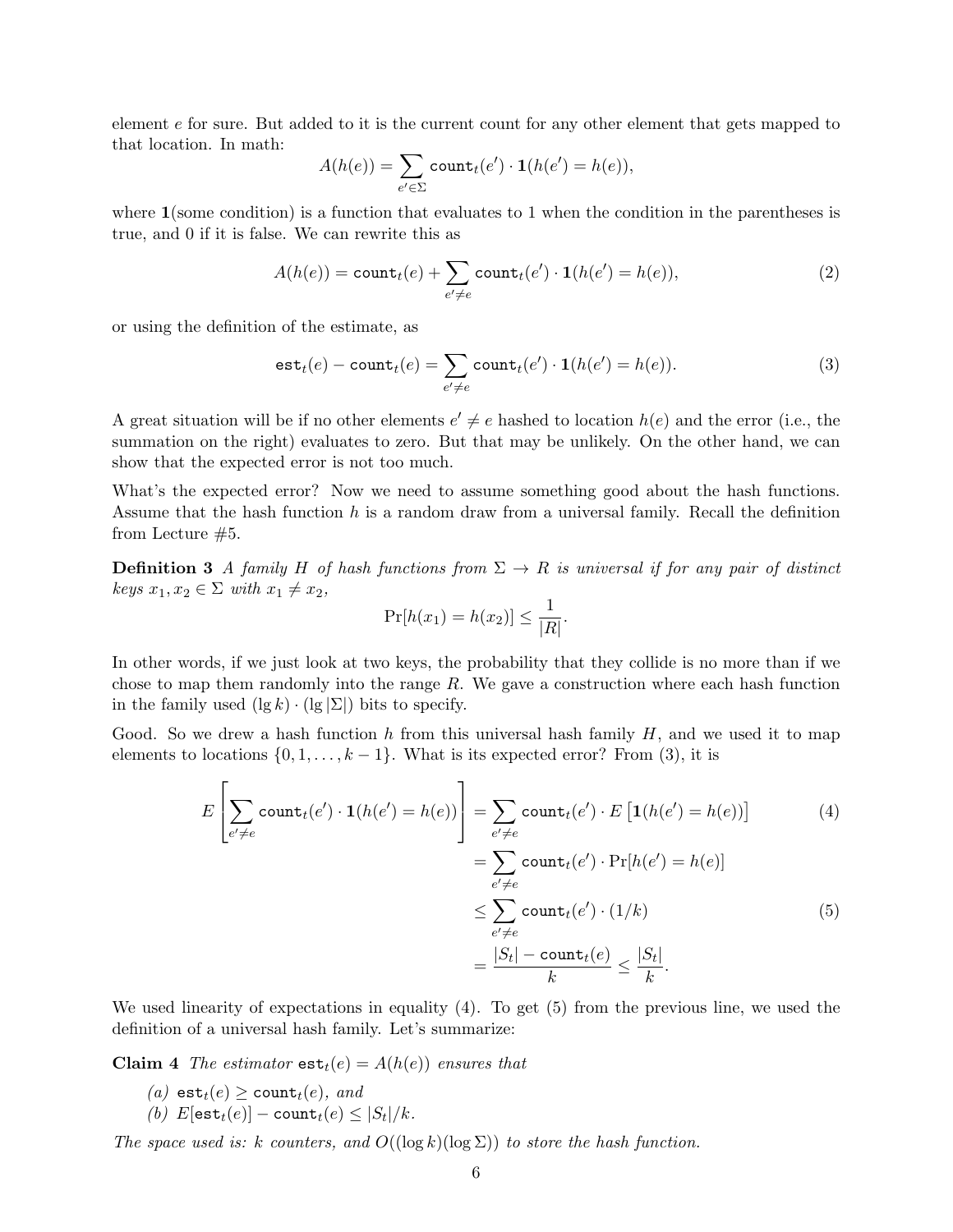That's pretty awesome. (But perhaps not so surprising, once you think about it.) Note that if we were only doing arrivals and no deletions, the size of  $S_t$  would be exactly t. So the expected error would be at most  $t/k$ , which is about the same as we were getting in Section 2 using an array of size  $(k - 1)$ . But now we can also handle deletions!

What's the disadvantage? We only have a bound on the expected error  $E[\text{est}_t(e)] - \text{count}_t(e)$ . It is no longer deterministic. Also, the expected error being small is weaker than saying: we have small error with high probability. So let's see how to improve things.

## 3.2 Amplification of the Success Probability

Any ideas how to *amplify* the probability that we are close to the expectation? The idea is simple: independent repetitions. Let us pick m hash functions  $h_1, h_2, \ldots, h_m$ . Each  $h_i : \Sigma \to \{0, 1, \ldots, k-1\}$ . How do we choose these hash functions? *Independently* from the universal hash family  $H^4$ . We have m arrays  $A_1, A_2, \ldots, A_m$ , one for each hash function. The algorithm now just uses the  $i^{th}$  hash function to choose a location in the  $i<sup>th</sup>$  array, and increments or decrements the same as before.

```
When update a_t arrives
 For each i from 1..m
    If (a_t = (add, e))then A_i[h_i(e)]++;else // a_t == (delete, e)A_i[h_i(e)] -;
```
And what is our new estimate for the number of copies of element e in our active set? It is

$$
\mathtt{best}_t(e) := \min_{i=1}^m A_i(h_i(e)).
$$

In other words, each  $(h_i, A_i)$  pair gives us an estimate, and we take the least of these. It makes perfect sense — the estimates here are all overestimates, so taking the least of these is the right thing to do.

But how much better is this estimator? Let's do the math.

What is the chance that one single estimator has error more than  $2|S_t|/k$ ? Remember the expected error is at most  $|S_t|/k$ . So by Markov's inequality

$$
\Pr\left[error > 2 \cdot \frac{|S_t|}{k} \right] \le \frac{1}{2}.
$$

And what is the chance that all of the m copies have "large" (i.e., more than  $2|S_t|/k$ ) error? The probability of m failures is

$$
\Pr[\text{each of } m \text{ copies have large error}]
$$

$$
= \prod_{i=1}^{m} \Pr[i^{th} \text{ copy had large error}]
$$

$$
\leq (1/2)^{m}.
$$

The first equality there used the independence of the hash function choices. (Only if events  $A, B$ are independent you can use  $Pr[\mathcal{A} \wedge \mathcal{B}] = Pr[\mathcal{A}] \cdot Pr[\mathcal{B}]$ . And so the minimum of the estimates will have "small" error (i.e., at most  $2|S_t|/k$ ) with probability at least  $1 - (1/2)^m$ .

<sup>&</sup>lt;sup>4</sup>If we use the hash function construction given in Lecture #5 (Section 5.4.1), this means the  $(\lg k) \cdot (\lg |\Sigma|)$ -bit matrices for each hash function must be filled with independent random bits.